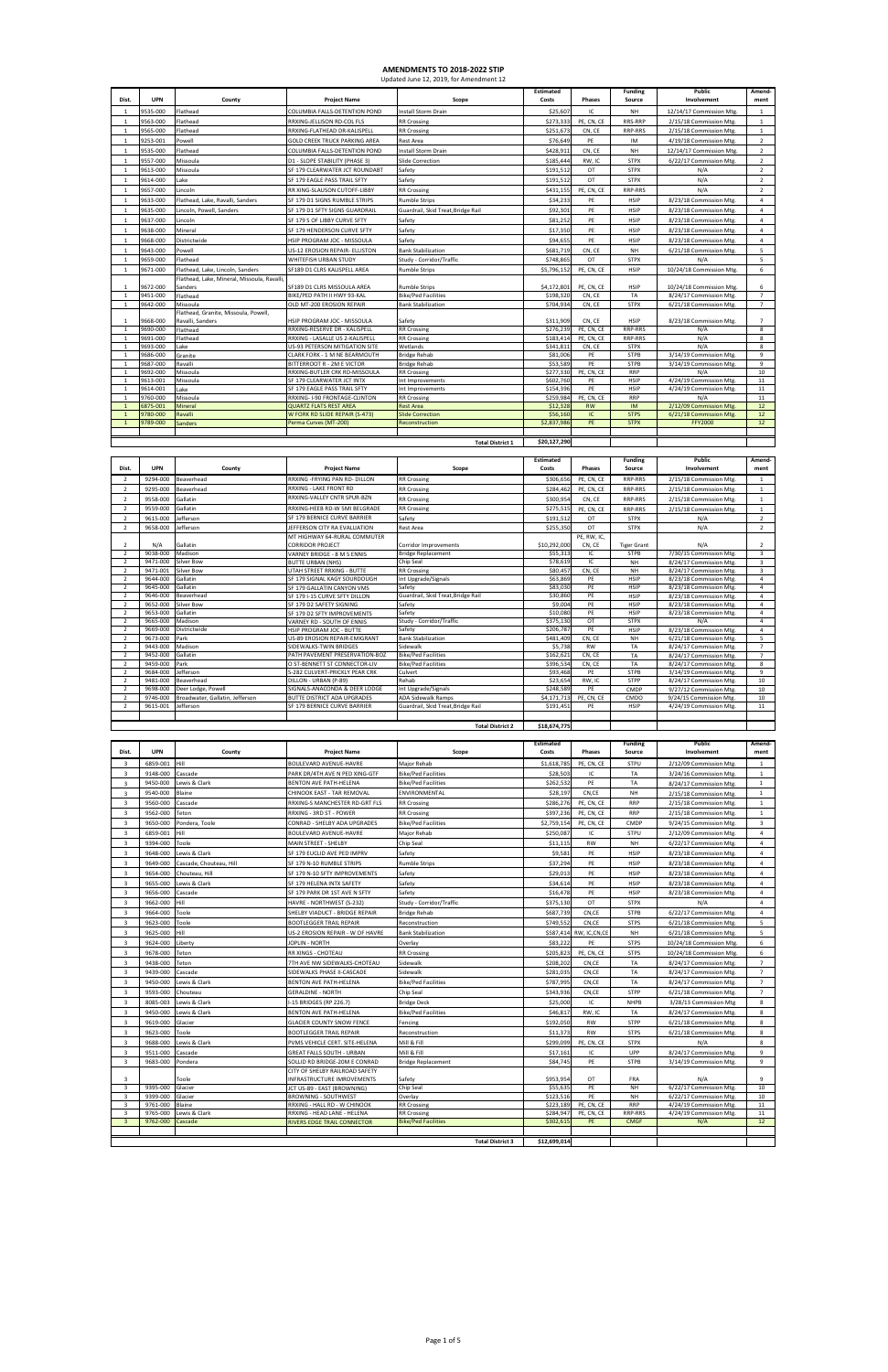|                          | <b>UPN</b> |                                                            |                                       |                                    | Estimated                 | <b>Phases</b> | <b>Funding</b>           | Public                   | Amend-         |
|--------------------------|------------|------------------------------------------------------------|---------------------------------------|------------------------------------|---------------------------|---------------|--------------------------|--------------------------|----------------|
| Dist.                    |            | County                                                     | <b>Project Name</b>                   | Scope                              | Costs                     |               | Source                   | Involvement              | ment           |
| $\overline{4}$           | 9406-000   | Roosevelt                                                  | ICT MT-25 - NORTH (WOLF POINT)        | Overlay                            | \$38,471                  | IC            | <b>STPP</b>              | 6/22/17 Commission Mtg.  | $\mathbf{1}$   |
| 4                        | 7954-001   | Roosevelt                                                  | BOX ELDER CREEK BRIDGE (MT-13)        | <b>Bridge Replacement</b>          | \$27,680                  | <b>RW</b>     | <b>STPB</b>              | 5/24/12 Commission Mtg.  | 5              |
| $\overline{4}$           | 9629-000   | Valley                                                     | <b>GLASGOW - NORTHWEST</b>            | Mill & Fill                        | \$96,127                  | PE            | <b>STPS</b>              | 10/24/18 Commission Mtg. | 6              |
| 4                        | 7954-001   | Roosevelt                                                  | <b>BOX ELDER CREEK BRIDGE (MT-13)</b> | <b>Bridge Replacement</b>          | \$3,758,819               | CN,CE         | STPB-STPB                | 5/24/12 Commission Mtg.  | $\overline{7}$ |
| 4                        | 8127-001   | Prairie                                                    | TERRY-FALLON AREA NHS BRIDGES         | <b>Bridge Deck</b>                 | \$10,620,072              | CN,CE         | <b>NHPB</b>              | 3/28/13 Commission Mtg.  | $\overline{7}$ |
| $\overline{a}$           | 8127-002   | Prairie                                                    | TERRY-FALLON AREA STP BRIDGES         | <b>Bridge Deck</b>                 | \$1,022,696               | CN,CE         | <b>STPB</b>              | 3/28/13 Commission Mtg.  | $\overline{7}$ |
| $\overline{4}$           | 9689-000   | Roosevelt                                                  | RRXING-RD 2064-SE BAINVILLE           | <b>RR Crossing</b>                 | \$277,330                 | PE, CN, CE    | <b>RRP</b>               | N/A                      | 8              |
| 4                        | 9675-000   | Dawson, Garfield, Phillips, Richland,<br>Roosevelt, Valley | D4 CRACK SEALING - NORTH              | Crack Seal                         | \$31,185                  | PE            | NH, STPP, STPS           | 3/14/19 Commission Mtg.  | 9              |
| 4                        | 9676-000   | Fallon, Powder River, Rosebud                              | D4 CRACK SEALING - SOUTH              | Crack Seal                         | \$31,185                  | PE            | IM, NH STPP              | 3/14/19 Commission Mtg.  | $\overline{9}$ |
| $\overline{4}$           | 9677-000   | Wibaux                                                     | SF189 WIBAUX RR XING RELOCATE         | Reconstruction                     | \$235,520                 | PE            | <b>HSIP</b>              | 3/14/19 Commission Mtg.  | $\overline{9}$ |
| $\overline{4}$           | 9681-000   | Rosebud                                                    | -94 BRIDGE DECKS-2M W FORSYTH         | <b>Bridge Rehab</b>                | \$519,685                 | PE            | <b>NHPB</b>              | 3/14/19 Commission Mtg.  | $\overline{9}$ |
| $\overline{4}$           | 9682-000   | Fallon                                                     | SANDSTONE CREEK BRIDGE - BAKER        | <b>Bridge Replacement</b>          | \$236,787                 | PE            | <b>STPB</b>              | 3/14/19 Commission Mtg.  | 9              |
| $\overline{4}$           | 9681-000   | Rosebud                                                    | -94 BRIDGE DECKS-2M W FORSYTH         | <b>Bridge Rehab</b>                | \$3,477,737               | CN,CE         | <b>NHPB</b>              | 3/14/19 Commission Mtg.  | 10             |
| $\overline{4}$           | 9792-000   | Wibaux                                                     | BEAVER CREEK - S OF WIBAUX            | <b>Bridge Rehab</b>                | \$61,638                  | PE            | <b>STPB</b>              | N/A                      | 12             |
|                          |            |                                                            |                                       |                                    |                           |               |                          |                          |                |
|                          |            |                                                            |                                       | <b>Total District 4</b>            | \$20,434,932              |               |                          |                          |                |
|                          |            |                                                            |                                       |                                    |                           |               |                          |                          |                |
|                          |            |                                                            |                                       |                                    | <b>Estimated</b>          |               | <b>Funding</b>           | <b>Public</b>            | Amend-         |
| Dist.                    | <b>UPN</b> | County                                                     | <b>Project Name</b>                   | Scope                              | Costs                     | <b>Phases</b> | Source                   | Involvement              | ment           |
| 5                        | 4199-002   | Yellowstone                                                | <b>BBP - FIVE MILE ROAD</b>           | Reconstruction                     | \$171,663                 | IC            | STPU                     | 2/20/02 Commission Mtg.  | 1              |
| 5                        | 9285-000   | Fergus                                                     | <b>MAIDEN ROAD</b>                    | Overlay                            | \$25,552                  | <b>RW</b>     | <b>STPX</b>              | 6/22/17 Commission Mtg.  | $\mathbf{1}$   |
| 5                        | 9341-000   | Fergus, Golden Valley, Phillips                            | D5 CULVERTS - LEWISTOWN AREA          | Culvert                            | \$6,448                   | <b>RW</b>     | NH-STPS                  | 2/23/17 Commission Mtg.  | $\mathbf{1}$   |
| 5                        | 9387-000   | Phillips                                                   | US-191 SLIDE- N OF DY JUNCTION        | Slide Correction                   | \$19,225                  | <b>RW</b>     | <b>NH</b>                | 6/22/17 Commission Mtg.  | $\mathbf 1$    |
| 5                        | 8542-001   | Fergus, Phillips                                           | MISSOURI R-BANK STABILIZATION         | <b>Bank Stabilization</b>          | \$1,545,883               | CN, CE        | <b>NHPB</b>              | 5/26/11 Commission Mtg.  | $\overline{2}$ |
| 5                        | 9616-000   | <b>Big Horn</b>                                            | SF 179 LODGE GRASS SHLD WIDEN         | Safety                             | \$191,512                 | OT            | <b>STPX</b>              | N/A                      | $\overline{2}$ |
| 5                        | 9639-000   | Fergus                                                     | SF 179 N-57 CURVE WIDENING            | Safety                             | \$55,943                  | PE            | HSIP                     | 8/23/18 Commission Mtg.  | $\overline{4}$ |
| 5                        | 9641-000   | Stillwater, Yellowstone                                    | SF 179 D5 SAFETY IMPROVEMENTS         | Safety                             | \$38,260                  | PE            | <b>HSIP</b>              | 8/23/18 Commission Mtg.  | 4              |
| 5                        | 9670-000   | Districtwide                                               | HSIP PROGRAM JOC-BILLINGS             | Safety                             | \$32,826                  | PE            | HSIP                     | 8/23/18 Commission Mtg.  | $\overline{4}$ |
| 5                        | 9538-005   | Districtwide                                               | MBTA JOC - BILLINGS DISTRICT          | Miscellaneous                      | \$121,678                 | CN, CE        | <b>STPX</b>              | 6/22/17 Commission Mtg.  | 5              |
| 5                        | 4368-002   | Fergus, Judith Basin                                       | HOBSON - EAST (SNOW FENCE)            | Fencing                            | \$576,028                 | CN, CE        | <b>NH</b>                | 12/8/99 Commission Mtg.  | $\overline{7}$ |
| 5                        | 8988-000   | Fergus                                                     | TRUCK ROUTE - LEWISTOWN               | Rehab                              | \$1,126,884               | CN, CE        | <b>NH</b>                | 5/28/15 Commission Mtg.  | $\overline{7}$ |
| 5                        | 8989-000   | Fegus                                                      | 1ST AVE N - LEWISTOWN                 | Overlay                            | \$210,567                 | CN, CE        | <b>NH</b>                | 5/28/15 Commission Mtg.  | $\overline{7}$ |
| 5                        | 9411-000   | Treasure                                                   | HYSHAM INTERCHANGE - EAST             | <b>Pavement Preservation</b>       | \$3,362,336               | CN, CE        | IM                       | 6/26/17 Commission Mtg.  | $\overline{7}$ |
|                          |            |                                                            |                                       |                                    |                           |               |                          |                          |                |
| 5                        | 9412-000   | Wheatland                                                  | SNOW FENCE-NORTH OF HARLOWTOWN        | Fencing                            | \$69,563                  | CN, CE        | <b>NH</b>                | 6/26/17 Commission Mtg.  | $\overline{7}$ |
| 5                        | 9413-000   | Sweetgrass, Wheatland                                      | SNOW FENCE-N OF BIG TIMBER            | Fencing                            | \$1,085,947               | CN, CE        | STPP                     | 6/26/17 Commission Mtg.  | $\overline{7}$ |
| 5                        | 9415-000   | Yellowstone                                                | <b>GUARDRAIL - S OF BILLINGS</b>      | Guardrial, Skid Treat, Bridge Rail | \$282,978                 | CN, CE        | <b>STPS</b>              | 6/26/17 Commission Mtg.  | $\overline{7}$ |
| 5                        | 9594-000   | <b>Big Horn</b>                                            | SW OF LODGE GRASS - SW                | Overlay                            | \$3,292,723               | CN, CE        | <b>STPS</b>              | 6/21/18 Commission Mtg.  | $\overline{7}$ |
| 5                        | 4368-002   | Fergus, Judith Basin                                       | HOBSON - EAST (SNOW FENCE)            | Fencing                            | \$11,311                  | RW            | NH                       | 12/8/99 Commission Mtg.  | 8              |
| 5                        | 8542-001   | Fergus, Phillips                                           | MISSOURI R-BANK STABILIZATION         | <b>Bank Stabilization</b>          | \$11,373                  | RW            | <b>NHPB</b>              | 5/26/11 Commission Mtg.  | 8              |
| 5                        | 9412-000   | Wheatland                                                  | SNOW FENCE-NORTH OF HARLOWTOWN        | Fencing                            | \$11,311                  | RW            | NH                       | 6/26/17 Commission Mtg.  | 8              |
| 5                        | 9413-000   | Sweetgrass, Wheatland                                      | SNOW FENCE-N OF BIG TIMBER            | Fencing                            | \$11,311                  | <b>RW</b>     | STPP                     | 6/26/17 Commission Mtg.  | 8              |
| 5                        | 9414-000   | Wheatland                                                  | SNOW FENCE - NORTH OF SHAWMUT         | Fencing                            | \$11,414                  | <b>RW</b>     | <b>STPS</b>              | 6/26/17 Commission Mtg.  | 8              |
| 5                        | 9685-000   | Carbon                                                     | ROCK CREEK BRIDGE - ROCKVALE          | <b>Bridge Replacement</b>          | \$778,904                 | PE            | <b>NHPB</b>              | 3/14/19 Commission Mtg.  | 9              |
| 5                        | 9509-000   | Yellowstone                                                | GRAND-24TH TO ZIMMERMAN (BLGS)        | Mill & Fill                        | \$30,908                  | IC            | UPP                      | 8/24/17 Commission Mtg.  | 10             |
| 5                        | 9616-001   | <b>Big Horn</b>                                            | SF 179 LODGE GRASS SHLD WIDEN         | Safety                             | \$1,124,000               | PE            | HSIP                     | 4/24/19 Commission Mtg.  | 11             |
| 5                        | 9716-000   | Stillwater                                                 | RRXING - PRATTEN ST - COLUMBUS        | <b>RR Crossing</b>                 | \$138,113                 | PE            | RRP-RRS-STPP             | 4/24/19 Commission Mtg.  | 11             |
| 5                        | 9717-000   | Treasure                                                   | OLD HWY 10 BRIDGES-E OF HYSHAM        | <b>Bridge Replacement</b>          | \$173,550                 | PE            | <b>STPB</b>              | 4/24/19 Commission Mtg.  | 11             |
| 5                        | 9719-000   | Yellowstone                                                | TWELVE MILE CRK - 2M W HUNTLEY        | <b>Bridge Replacement</b>          | \$557,840                 | PE            | <b>STPB</b>              | 4/24/19 Commission Mtg.  | 11             |
| 5                        | 9720-000   | Yellowstone                                                | SHILOH RD / I-90 BRIDGE - BLGS        | <b>Bridge Rehab</b>                | \$309,911                 | PE            | <b>STPB</b>              | 4/24/19 Commission Mtg.  | 11             |
| 5                        | 9767-000   | Yellowstone                                                | RRXING - 56TH ST W - LAUREL           | <b>RR Crossing</b>                 | \$223,189                 | PE, CN, CE    | <b>RRP</b>               | 4/24/19 Commission Mtg.  | 11             |
| 5                        | 9768-000   | Yellowstone                                                | RRXING - 5TH AVE - LAUREL             | <b>RR Crossing</b>                 | \$410,336                 | PE, CN, CE    | RRP-RRS                  | 4/24/19 Commission Mtg.  | 11             |
| $5\phantom{.0}$          | 9791-000   | <b>Big Horn</b>                                            | <b>FLY CREEK - 15M W HARDIN</b>       | <b>Bridge Rehab</b>                | \$61,638                  | PE            | <b>STPB</b>              | N/A                      | 12             |
| $\overline{\phantom{0}}$ | 9793-000   | Fergus                                                     | MT-200 BRIDGE STUDY                   | <b>Study - Corridor/Traffic</b>    | \$308,189                 | OT            | <b>STPB</b>              | N/A                      | 12             |
|                          |            |                                                            |                                       |                                    |                           |               |                          |                          |                |
|                          |            |                                                            |                                       | <b>Total District 5</b>            | \$16,389,314              |               |                          |                          |                |
|                          |            |                                                            |                                       |                                    |                           |               |                          |                          |                |
| Dist.                    | <b>UPN</b> | County                                                     | <b>Project Name</b>                   | Scope                              | <b>Estimated</b><br>Costs | Phases        | <b>Funding</b><br>Source | Public<br>Involvement    | Amend-<br>ment |
| N/A                      | 9695       | Statewide                                                  | ONLINE UTILITY PERMITTING             | Miscellaneous                      | \$125,000                 | OT            | SSS                      | N/A                      | 9              |
|                          |            |                                                            |                                       |                                    |                           |               |                          |                          |                |
|                          |            |                                                            |                                       | <b>Total Statewide</b>             | \$125,000                 |               |                          |                          |                |
|                          |            |                                                            |                                       |                                    |                           |               |                          |                          |                |
|                          |            | Projects added in the most recent amendment are shaded.    |                                       | <b>Total All Districts:</b>        | \$88,450,325              |               |                          |                          |                |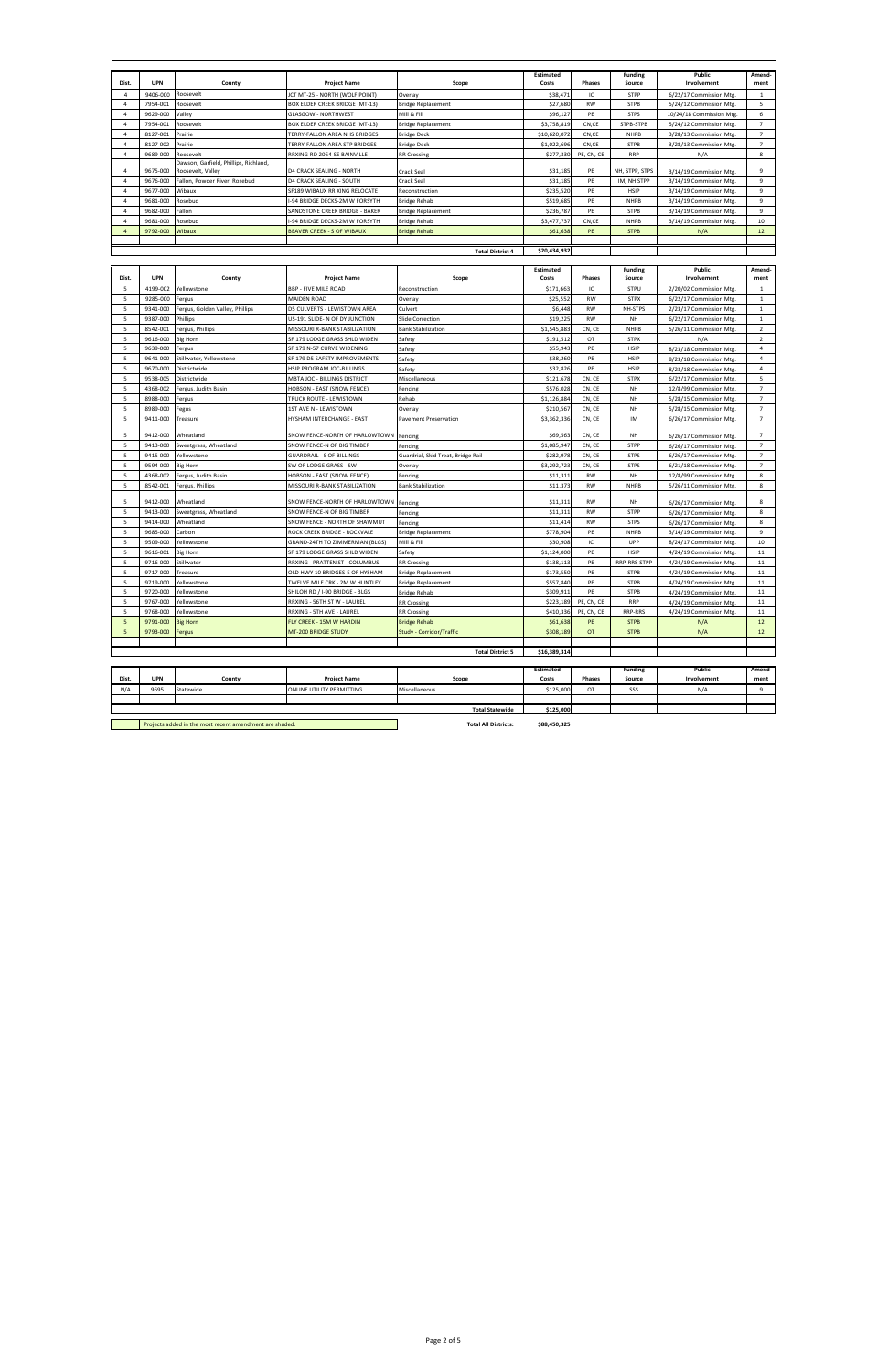| Federal<br>Project | <b>Recreational Trails Program</b>                                                               |                                                                                                              |               | Obligation |        | <b>Funding</b> | Public                        | Amend-       |
|--------------------|--------------------------------------------------------------------------------------------------|--------------------------------------------------------------------------------------------------------------|---------------|------------|--------|----------------|-------------------------------|--------------|
| Number             |                                                                                                  | <b>Project Title</b>                                                                                         | Scope         | Amount     | Phases | Source         | Involvement                   | ment         |
| RTP1801            | Absaroka Beartooth Wilderness<br>Foundation                                                      | <b>Trail Steward Positions</b>                                                                               | Miscellaneous | \$17,675   | OT     | <b>RTP</b>     | FWP Public Involvement        | $\mathbf{1}$ |
| RTP1802            | Anaconda Community Foundation                                                                    | Washoe Park Trail Renovation                                                                                 | Miscellaneous | \$22,000   | OT     | <b>RTP</b>     | FWP Public Involvement        | $\mathbf{1}$ |
| RTP1803            | Back Country Horsemen of Montana                                                                 | Trail Maintenance and Packing Support                                                                        | Miscellaneous | \$90,000   | OT     | <b>RTP</b>     | <b>FWP Public Involvement</b> | $\mathbf{1}$ |
| RTP1804            | Beartooth Recreational Trails Association                                                        | Winter Operations of the Red Lodge<br>Nordic Center                                                          | Miscellaneous | \$10,000   | OT     | <b>RTP</b>     | <b>FWP Public Involvement</b> | $\mathbf{1}$ |
| RTP1805            | Big Sky Community Organization                                                                   | Improvements to Upper Beehive Basin<br>Trailhead                                                             | Miscellaneous | \$45,000   | OT     | <b>RTP</b>     | <b>FWP Public Involvement</b> | $\mathbf{1}$ |
| RTP1806            | <b>Billings TrailNet</b>                                                                         | Skyline Trail-Zimmerman Park Project                                                                         | Miscellaneous | \$15,000   | OT     | <b>RTP</b>     | FWP Public Involvement        | $\mathbf{1}$ |
| RTP1807            | Bitterroot Cross-Country Ski Club                                                                | Trail Maintenance for Year Round<br>Recreation                                                               | Miscellaneous | \$45,000   | OT     | <b>RTP</b>     | <b>FWP Public Involvement</b> | $\mathbf{1}$ |
| RTP1808            | BLM State Office -- Billings                                                                     | Critical Route Maintenance on the Trans<br>Pryor Motorized Public Access Trai<br>System                      | Miscellaneous | \$20,000   | OT     | <b>RTP</b>     | FWP Public Involvement        | $\mathbf{1}$ |
| RTP1809            | Bob Marshall Wilderness Foundation                                                               | Trail Maintenance, Weed Control and<br>Campsite Restoration in the Bob Marshall<br><b>Wilderness Complex</b> | Miscellaneous | \$35,000   | OT     | <b>RTP</b>     | FWP Public Involvement        | $\mathbf{1}$ |
| RTP1810            | <b>Bridger Ski Foundation</b>                                                                    | Community Nordic Trails Grooming and<br>Maintenance                                                          | Miscellaneous | \$30,000   | OT     | <b>RTP</b>     | <b>FWP Public Involvement</b> | $\mathbf{1}$ |
| RTP1811            | Cabinet Resource Group                                                                           | Cabinet Mountain Wilderness Trail Work                                                                       | Miscellaneous | \$10,000   | OT     | <b>RTP</b>     | FWP Public Involvement        | $\mathbf{1}$ |
| RTP1812            | Cabinet Ridge Riders                                                                             | Black Peak Trail and Trailhead Project                                                                       | Miscellaneous | \$19,400   | OT     | <b>RTP</b>     | <b>FWP Public Involvement</b> | $\mathbf{1}$ |
| RTP1813            | Flathead Avalanche Center                                                                        | Avalance Advisories Education and Safety<br><b>Information Program</b>                                       | Miscellaneous | \$45,000   | OT     | <b>RTP</b>     | FWP Public Involvement        | $\mathbf{1}$ |
| RTP1814            | Flathead Snowmobile Association                                                                  | Maintenance and Grooming of Winter<br>Trail System in Flathead and North Lake<br>Counties                    | Miscellaneous | \$45,000   | OT     | <b>RTP</b>     | FWP Public Involvement        | $\mathbf{1}$ |
| RTP1815            | Foy's to Blacktail Trails Inc.                                                                   | Blacktrail Trail System Development and<br>Maintenance                                                       | Miscellaneous | \$10,000   | OT     | <b>RTP</b>     | <b>FWP Public Involvement</b> | $\mathbf{1}$ |
| RTP1816            | Great Falls Trail Bike Riders Association                                                        | Relocation of Trail 338 Phase 2 and<br>Reconstruction of Trail 456                                           | Miscellaneous | \$40,000   | OT     | <b>RTP</b>     | FWP Public Involvement        | $\mathbf{1}$ |
| RTP1817            | Kings Hill Grooming Association                                                                  | Snowmobile Trail Grooming and<br>Maintenance/Education/Safety                                                | Miscellaneous | \$28,150   | OT     | <b>RTP</b>     | <b>FWP Public Involvement</b> | $\mathbf{1}$ |
| RTP1818            | Kootenai Cross-Country Ski Club, Inc                                                             | Infrastructure Improvements for South<br><b>Flower Creek Trails</b>                                          | Miscellaneous | \$22,000   | OT     | <b>RTP</b>     | FWP Public Involvement        | $\mathbf{1}$ |
| RTP1819            | Last Chance Nordic Ski Club                                                                      | Helena-area Nordic Ski Trail Grooming                                                                        | Miscellaneous | \$7,000    | OT     | <b>RTP</b>     | FWP Public Involvement        | $\mathbf{1}$ |
| RTP1820            | Milltown State Park                                                                              | Bandmann Flats Trailhead and Trail<br>Construction                                                           | Miscellaneous | \$39,996   | OT     | <b>RTP</b>     | FWP Public Involvement        | $\mathbf{1}$ |
| RTP1821            | Missoula Nordic Ski Club                                                                         | Nordic Ski Trail Grooming at Pattee<br>Canyon, Rattlesnake Corridor and<br>Lubrecht Forest                   | Miscellaneous | \$15,000   | OT     | <b>RTP</b>     | <b>FWP Public Involvement</b> | $\mathbf{1}$ |
| RTP1822            | Montana Bicycle Guild                                                                            | Kading-Cliff Mountain Crest Connector<br><b>Trail Realignment</b>                                            | Miscellaneous | \$45,000   | OT     | <b>RTP</b>     | <b>FWP Public Involvement</b> | $\mathbf{1}$ |
| RTP1823            | Montana Trail Vehicle Riders Association                                                         | Motorized Trail Maintenance for<br>Designated Motorized Routes on USFS &<br><b>BLM Lands.</b>                | Miscellaneous | \$90,000   | OT     | <b>RTP</b>     | FWP Public Involvement        | $\mathbf{1}$ |
| RTP1824            | Montana Wilderness Association                                                                   | Trail Maintenance, Structure<br>Construction and Restoration and Trail<br>Safety Education                   | Miscellaneous | \$10,000   | OT     | <b>RTP</b>     | FWP Public Involvement        | $\mathbf{1}$ |
| RTP1825            | Pondera HealthCare Foundation                                                                    | Conrad Path Project                                                                                          | Miscellaneous | \$20,000   | OT     | <b>RTP</b>     | <b>FWP Public Involvement</b> | $\mathbf{1}$ |
| RTP1826            | Prickly Pear Land Trust                                                                          | South Hills Trails Maintenance and<br>Upgrades                                                               | Miscellaneous | \$27,000   | OT     | <b>RTP</b>     | FWP Public Involvement        | $\mathbf{1}$ |
| RTP1827            | Seeley Lake Driftriders                                                                          | Trail Grooming & Maintenance                                                                                 | Miscellaneous | \$45,000   | OT     | <b>RTP</b>     | FWP Public Involvement        | $\mathbf{1}$ |
| RTP1828            | Selway Bitterroot Frank Church<br>Foundation -- New Name Selway-<br><b>Bitterroot Foundation</b> | Selway Bitterroot Trails Restoration                                                                         | Miscellaneous | \$6,060    | OT     | <b>RTP</b>     | <b>FWP Public Involvement</b> | $\mathbf{1}$ |
| RTP1829            | Shelby, City of                                                                                  | Roadrunner Recreation Trail<br>Maintenance & Picnic Area Development                                         | Miscellaneous | \$3,720    | OT     | <b>RTP</b>     | FWP Public Involvement        | $\mathbf{1}$ |
| RTP1830            | <b>Silver Crest Trails Association</b>                                                           | Grooming and Maintenance of Silver<br>Crest Trails System                                                    | Miscellaneous | \$6,000    | OT     | <b>RTP</b>     | FWP Public Involvement        | $\mathbf{1}$ |
| RTP1831            | Southwest Montana Mountain Bike<br>Association                                                   | Copper City Trails, Phase 2                                                                                  | Miscellaneous | \$89,453   | OT     | <b>RTP</b>     | FWP Public Involvement        | $\mathbf{1}$ |
| RTP1832            | <b>Swan Valley Connections</b>                                                                   | Mission Mountains Wilderness and Swan<br>Front Trails and Backcountry Services<br>Project, Swan Watershed    | Miscellaneous | \$20,000   | OT     | <b>RTP</b>     | <b>FWP Public Involvement</b> | $\mathbf{1}$ |
| RTP1833            | The Trust for Public Land                                                                        | Story Mill Community Park - East Gallatin<br><b>River Connector Trails</b>                                   | Miscellaneous | \$10,000   | OT     | <b>RTP</b>     | <b>FWP Public Involvement</b> | $\mathbf{1}$ |
| RTP1834            | Troy Snowmobile Club                                                                             | Grooming of Routes/Trails of the<br>Kootenai National Forest                                                 | Miscellaneous | \$10,000   | OT     | <b>RTP</b>     | FWP Public Involvement        | $\mathbf{1}$ |
|                    | RTP1835 University of Montana                                                                    | Lubrecht Forest - Nordic Ski Trail<br>Grooming Machine                                                       | Miscellaneous | \$12,000   | OT     | <b>RTP</b>     | FWP Public Involvement        | $\mathbf{1}$ |
| RTP1836            | USFS - Custer-Gallatin National Forest,<br><b>Gardiner Ranger District</b>                       | Winter Recreation Program and Summer<br><b>Backcountry Trail Maintenance</b>                                 | Miscellaneous | \$28,300   | OT     | <b>RTP</b>     | FWP Public Involvement        | $\mathbf{1}$ |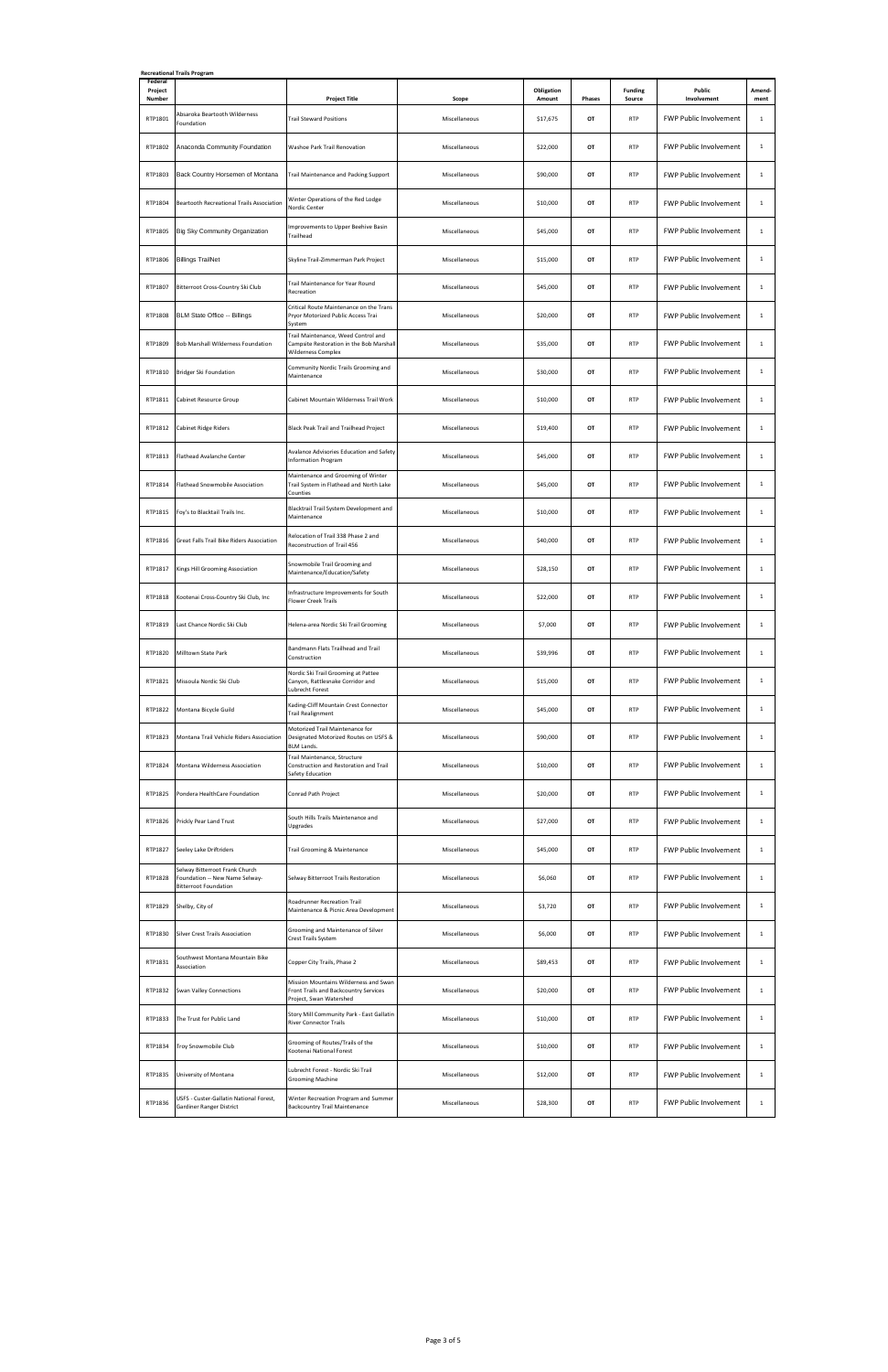| RTP1837 | USFS Custer-Gallatin National Forest,<br>Yellowstone Ranger District      | Connecting Healthy Communities Year-<br>Round through Multi-Use Trails                                                               | Miscellaneous                            | \$44,125    | OT | <b>RTP</b> | FWP Public Involvement        | $\mathbf{1}$ |
|---------|---------------------------------------------------------------------------|--------------------------------------------------------------------------------------------------------------------------------------|------------------------------------------|-------------|----|------------|-------------------------------|--------------|
| RTP1838 | <b>USFS Lincoln Ranger District</b>                                       | <b>Beaver Creek Trail Project</b>                                                                                                    | Miscellaneous                            | \$82,839    | OT | <b>RTP</b> | <b>FWP Public Involvement</b> | $\mathbf{1}$ |
| RTP1839 | USFS Kootenai National Forest                                             | Avalanche Forecasting and Education                                                                                                  | Miscellaneous                            | \$18,490    | OT | <b>RTP</b> | <b>FWP Public Involvement</b> | $\mathbf 1$  |
| RTP1840 | USFS Beaverhead-Deerlodge National<br>Forest, Dillon Ranger District      | West Pioneer Trail Maintenance                                                                                                       | Miscellaneous                            | \$20,000    | OT | <b>RTP</b> | FWP Public Involvement        | $\mathbf{1}$ |
| RTP1841 | USFS Custer Gallatin National Forest,<br>Hebgen Lake Ranger District      | Trail Maintenance, Signage & Education<br>Program                                                                                    | Miscellaneous                            | \$44,550    | OT | <b>RTP</b> | <b>FWP Public Involvement</b> | $\mathbf{1}$ |
| RTP1842 | USFS Custer-Gallatin National Forest,<br>Bozeman Ranger District          | 2018 Winter, Summer and Field<br>Volunteer Coordinator Trail Maintenance<br>Program                                                  | Miscellaneous                            | \$44,550    | OT | <b>RTP</b> | <b>FWP Public Involvement</b> | $\mathbf{1}$ |
| RTP1843 | USFS Custer-Gallatin National Forest,<br><b>Beartooth Ranger District</b> | Land Steward Trails Program                                                                                                          | Miscellaneous                            | \$44,796    | OT | <b>RTP</b> | <b>FWP Public Involvement</b> | $\mathbf{1}$ |
| RTP1844 | USFS Gallatin National Forest Avalanche<br>Center                         | Saving Lives through Avalance Education<br>and Information                                                                           | Miscellaneous                            | \$45,000    | OT | <b>RTP</b> | <b>FWP Public Involvement</b> | $\mathbf{1}$ |
| RTP1845 | USFS Lolo National Forest, Ninemile<br>Ranger District                    | <b>Stateline Trail Project</b>                                                                                                       | Miscellaneous                            | \$15,000    | OT | <b>RTP</b> | <b>FWP Public Involvement</b> | $\mathbf{1}$ |
| RTP1846 | West Central Montana Avalanche<br>Foundation                              | Avalanche Safety Education and<br>nformation                                                                                         | Miscellaneous                            | \$40,000    | OT | <b>RTP</b> | <b>FWP Public Involvement</b> | $\mathbf{1}$ |
| RTP1847 | West Yellowstone Chamber of Commerce Grooming and Maintenance of Trails   |                                                                                                                                      | Miscellaneous                            | \$45,000    | OT | <b>RTP</b> | <b>FWP Public Involvement</b> | $\mathbf{1}$ |
| RTP1848 | West Yellowstone Ski Education<br>Foundation                              | Rendezvous Ski Trails Grooming and<br>Maintenance Program                                                                            | Miscellaneous                            | \$45,000    | OT | <b>RTP</b> | <b>FWP Public Involvement</b> | $\mathbf{1}$ |
| RTP1849 | Whitefish Legacy Partners                                                 | <b>Expanding Recreation Opportunities on</b><br>the Whitefish Trail in the Beaver Lakes<br>area                                      | Miscellaneous                            | \$45,000    | OT | <b>RTP</b> | <b>FWP Public Involvement</b> | $\mathbf{1}$ |
| RTP1850 | Wildhorse Plains Back Country Horsemen                                    | Tepee Trail 366W Maintenance                                                                                                         | Miscellaneous                            | \$6,098     | OT | <b>RTP</b> | <b>FWP Public Involvement</b> | $\mathbf{1}$ |
|         |                                                                           |                                                                                                                                      | FY2018 Recreational Trails Program Total | \$1,574,201 |    |            |                               |              |
| RTP1900 |                                                                           | FY2019 Recreational Trails Program<br>Administration Apportionment                                                                   | Miscellaneous                            | \$112,469   | OT | <b>RTP</b> | <b>FWP Public Involvement</b> | $\mathbf{1}$ |
|         | RTP1901 Absaroka Beartooth Wilderness<br>Foundation                       | Absaroka-Beartooth Wilderness<br>Trail Maintenance and<br>Stewardship Program                                                        | Miscellaneous                            | \$40,109    | OT | <b>RTP</b> | <b>FWP Public Involvement</b> | 11           |
|         | RTP1902 Back Country Horsemen of<br>Montana                               | Volunteer Trail Maintenance on<br>the Continental Divide National<br>Scenic Trail                                                    | Miscellaneous                            | \$30,000    | OT | <b>RTP</b> | FWP Public Involvement        | 11           |
|         | RTP1903 Beartooth Recreational Trails<br>Association                      | Nordic Trails Grooming on the<br>West Fork Road and Red Lodge<br>Nordic Center near Red Lodge                                        | Miscellaneous                            | \$20,000    | OT | <b>RTP</b> | <b>FWP Public Involvement</b> | 11           |
| RTP1904 | <b>Beaverhead Trails Coalition</b>                                        | Noble Avenue Trail Project:<br>Constructing 1,097ft of Gravel<br>Trail from Skihi Street to<br>Ramshorn Street in Dillon             | Miscellaneous                            | \$31,000    | OT | <b>RTP</b> | <b>FWP Public Involvement</b> | 11           |
|         | RTP1905 Bitter Root Land Trust, Inc.                                      | Skalkaho Bend Trail Project:<br>Constructing ADA Trail with<br>Trailhead Infrastructure at<br>Skalkaho Bend Park in Hamilton         | Miscellaneous                            | \$80,000    | OT | <b>RTP</b> | <b>FWP Public Involvement</b> | 11           |
|         | RTP1906 Bitterroot Cross-Country Ski Club                                 | Chief Joseph Pass Nordic Trail<br>Grooming and Maintenance near<br>Hamilton                                                          | Miscellaneous                            | \$50,250    | OT | <b>RTP</b> | <b>FWP Public Involvement</b> | 11           |
| RTP1907 | <b>Bob Marshall Wilderness</b><br>Foundation                              | Volunteer Trail Maintenance,<br>Weed Control, and Restoration<br>Projects Across the Bob Marshall<br><b>Wilderness Complex</b>       | Miscellaneous                            | \$40,000    | OT | <b>RTP</b> | <b>FWP Public Involvement</b> | 11           |
|         | RTP1908 Bridger Ski Foundation                                            | Nordic Trails Grooming and<br>Maintenance on over 70km of<br>Trails in the Gallatin Valley                                           | Miscellaneous                            | \$25,000    | OT | <b>RTP</b> | FWP Public Involvement        | 11           |
| RTP1909 | <b>Continental Divide Trail Coalition</b>                                 | Continental Divide Trail<br>Restoration on 4 Miles of Trail on<br>Alice Creek near Lincoln and<br>Reroute of 1.5 Miles of Trail near | Miscellaneous                            | \$17,487    | OT | <b>RTP</b> | FWP Public Involvement        | 11           |

|         |                                                | <b>Hamilton</b>                                                                                                                                       |               |          |    |            |                               |    |
|---------|------------------------------------------------|-------------------------------------------------------------------------------------------------------------------------------------------------------|---------------|----------|----|------------|-------------------------------|----|
| RTP1907 | <b>Bob Marshall Wilderness</b><br>Foundation   | Volunteer Trail Maintenance,<br>Weed Control, and Restoration<br>Projects Across the Bob Marshall<br><b>Wilderness Complex</b>                        | Miscellaneous | \$40,000 | OT | <b>RTP</b> | <b>FWP Public Involvement</b> | 11 |
|         | RTP1908 Bridger Ski Foundation                 | Nordic Trails Grooming and<br>Maintenance on over 70km of<br>Trails in the Gallatin Valley                                                            | Miscellaneous | \$25,000 | OT | <b>RTP</b> | <b>FWP Public Involvement</b> | 11 |
|         | RTP1909 Continental Divide Trail Coalition     | <b>Continental Divide Trail</b><br>Restoration on 4 Miles of Trail on<br>Alice Creek near Lincoln and<br>Reroute of 1.5 Miles of Trail near<br>Helena | Miscellaneous | \$17,487 | OT | <b>RTP</b> | <b>FWP Public Involvement</b> | 11 |
|         | RTP1910 Flathead Area Mountain Bikers,<br>Inc. | Spencer Mountain Bike Trails<br>Construction and Maintenance<br>near Whitefish                                                                        | Miscellaneous | \$20,000 | OT | <b>RTP</b> | <b>FWP Public Involvement</b> | 11 |
|         | RTP1911 Flathead Snowmobile Association        | Snowmobile Trails Grooming and<br>Maintenance in the Flathead<br><b>National Forest</b>                                                               | Miscellaneous | \$55,000 | OT | <b>RTP</b> | <b>FWP Public Involvement</b> | 11 |
|         | RTP1912 Fort Peck Tribes                       | Tata'ga Baha Omaskaskan<br><b>Buffalo Trail Construction with</b><br>Trailhead Infrastructure on the<br><b>Fort Peck Reservation</b>                  | Miscellaneous | \$50,000 | OT | <b>RTP</b> | <b>FWP Public Involvement</b> | 11 |
|         | RTP1913 Glacier Nordic Club                    | <b>Big Mountain Nordic Trail</b><br>Grooming and Maintenance on<br>25km of Trails near Whitefish                                                      | Miscellaneous | \$20,000 | OT | <b>RTP</b> | <b>FWP Public Involvement</b> | 11 |

|                                     | Maintenance on 267 Miles of<br>Trails in the Little Belt Mountains<br>near Kings Hill Pass                                                  | Miscellaneous | \$52,460 | OT | <b>RTP</b> | <b>FWP Public Involvement</b> | 11 |
|-------------------------------------|---------------------------------------------------------------------------------------------------------------------------------------------|---------------|----------|----|------------|-------------------------------|----|
| RTP1915 Last Chance Nordic Ski Club | Nordic Trails Grooming and<br>Maintenance on over 11 Miles of<br>Trails at MacDonald Pass and Bill<br>Roberts Golf Course in/near<br>Helena | Miscellaneous | \$13,000 | OT | <b>RTP</b> | <b>FWP Public Involvement</b> | 11 |
| RTP1916 Lewistown, City of          | <b>Breed Creek Trail Bridge</b><br>Construction on Machler Fishing<br>Access Site in Lewistown                                              | Miscellaneous | \$20,500 | OT | <b>RTP</b> | <b>FWP Public Involvement</b> | 11 |

RTP1914 Kings Hill Grooming Association Snowmobile Trails Grooming and